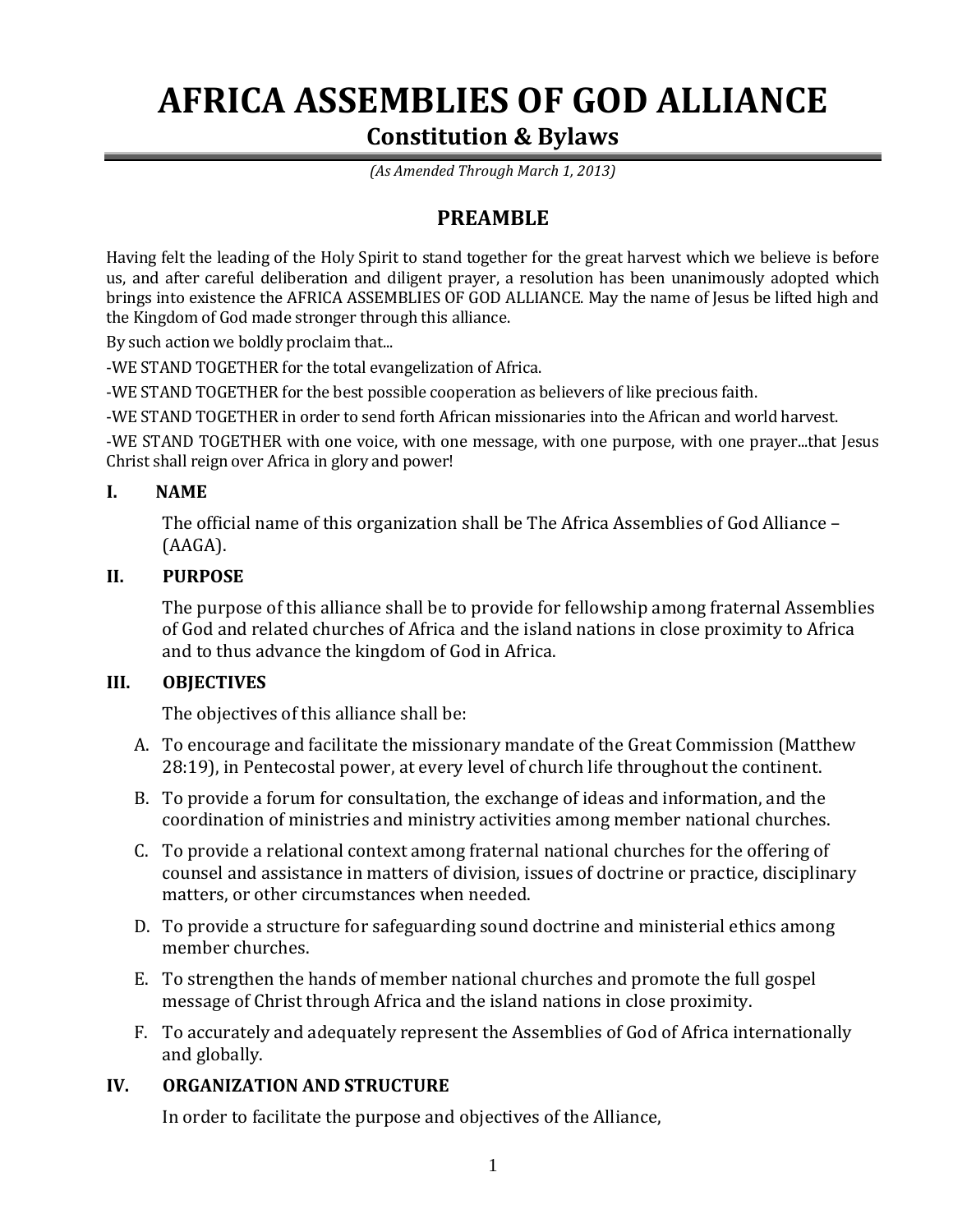- A. The Alliance shall be governed by a chairman and an executive committee as defined herein.
- B. Regional structures shall be created according to the recognized, regional alignments of member national churches to promote regional fellowship and to promote grassroots mobilization and to implement AAGA projects and ministries.

#### **V. EVANGELISM, MISSIONS AND OUTREACH**

In order to be effective in evangelism, missionary endeavors and outreach to the continent;

- A. *AG Care* is mandated and approved as the relief and development arm of the Alliance, in outreach to the poor, marginalized and victimized masses on the continent.
- B. *AG Care* shall function as a recognized auxiliary ministry of the Alliance under the direct authority of the Executive Committee.
- C. Necessary governing documents, such as a constitution and by laws shall be prepared to provide governance of *AG Care*, while remaining amenable to the Executive Committee representing the AAGA General Assembly.
- D. The *AAGA World Missions Commission* is mandated and approved as the world missions arm of the Alliance, in pursuit of Africa's fulfillment of Great Commission obligations to take the gospel of Christ to the nations.
- E. The *AAGA WMC* shall function as a recognized ministry of the Alliance under the direct authority of the Executive Committee.
- F. Necessary governing documents, such as a constitution and by laws shall be prepared to provide governance of the *AAGA WMC*, while remaining amenable to the Executive Committee representing the AAGA General Assembly.
- G. The Pan African Theological Seminary is mandated by AAGA to provide the Africa Assemblies of God with a doctoral program to offer the highest level of theological training for the continent.
- H. Future initiatives may be undertaken by AAGA to strengthen the entire range of training at all levels across the continent. The aim of AAGA in this domain shall be to assure that the critical need for training for the dynamic church of Africa will be met through every acceptable means
- I. In pursuit of our pivotal objective of evangelism, missions and outreach, the AAGA Executive Committee and General Assembly may endorse, recognize and/or liaise with other ministries which will facilitate these goals.

# **VI. MEMBERSHIP**

A. Membership Criteria

Membership in the Alliance shall be open to all approved Assemblies of God national churches in Greater Africa, including those not bearing the exact name but who adhere to our statement of faith and practice

B. Membership Process

National churches wishing to apply for membership in the Alliance must complete the prescribed membership application and submit the same to the Executive Committee. It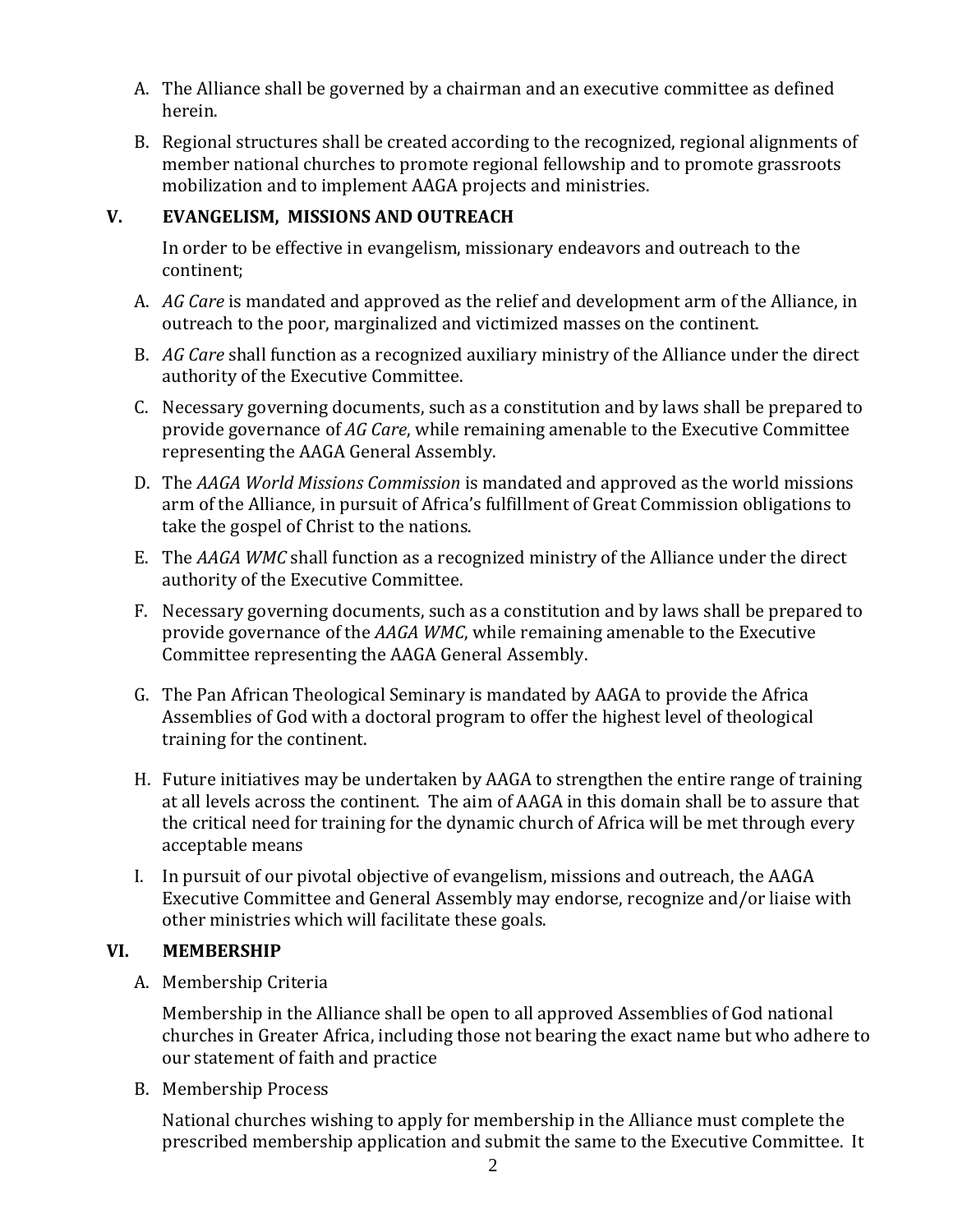must be accompanied by the governing documents of the national church, namely the duly approved Constitution and By Laws.

Each applying national church will be contacted with the decision of the AAGA Executive Committee once the process is completed.

- C. Membership Requirements
	- 1. Members of the Alliance shall maintain sound doctrine and practice.
	- 2. Members shall adhere to the Constitution and By Laws of the Alliance and support all projects and ministries undertaken.
	- 3. Members shall support the Alliance financially in the prescribed, approved manner.
	- 4. Failure to maintain annual support will revoke voting privileges and eligibility for elected office.
	- 5. Voting privileges and eligibility for elected office shall be restored when financial support is made current.
	- 6. Members shall be represented at all regular meetings of the Alliance (The General Assembly).
	- 7. Two consecutive absences by an Alliance member from the General Assembly, without notification and explanation, will result in their membership being declared inactive.
	- 8. Restoration to active membership will require an acceptable letter of explanation.

#### **VII. EXECUTIVE COMMITTEE**

- A. There shall be an Executive Committee comprised of the following executive Officers:
	- 1. The Alliance Chairman
	- 2. The Alliance Vice-Chairman
	- 3. The Regional Representatives
	- 4. The Alliance Executive Secretary
	- 5. The Alliance Deputy Executive Secretary
- B. The director of U.S. Assemblies of God World Missions shall meet with the Executive Committee ex officio.
- C. The Alliance shall function with the Executive Secretary also carrying the portfolio of Alliance Treasurer until such time that a separate position of Treasurer is mandated by the Executive Committee and ratified by the General Assembly.
- D. Expenses to attend Executive Committee meetings shall be covered at the regional level except for the expenses of the Chairman which shall be covered by AAGA.

#### **VIII. REGIONAL STRUCTURE**

Regional structures, as called for in Article IV, shall organize according to the context and needs of each region as sub-entities of the greater Alliance.

A. Each region shall elect a regional chairman and a regional vice-chairman prior to each electoral General Assembly.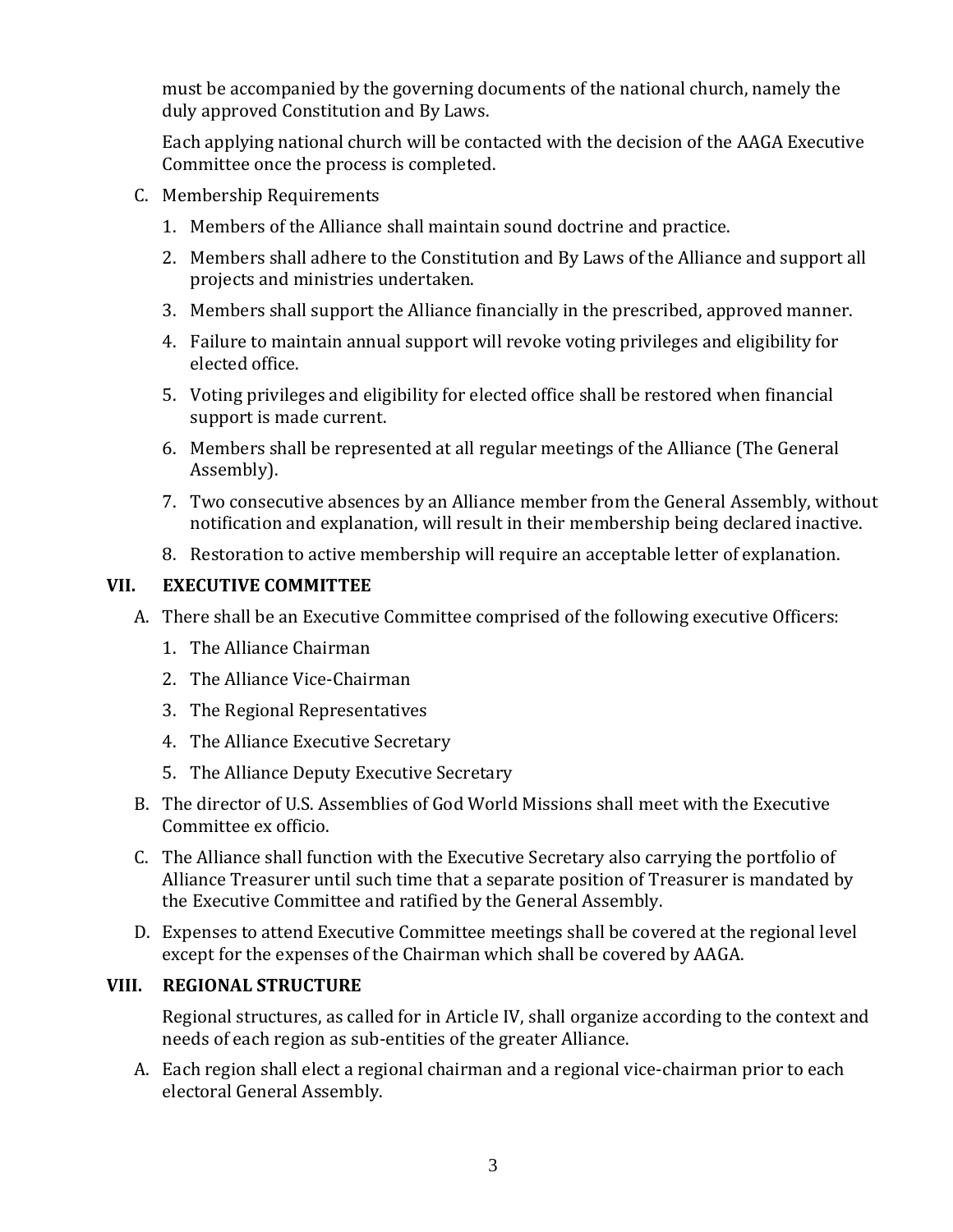- B. The duly elected regional chairman shall serve as the regional executive officer on the Alliance Executive Committee.
- C. Should the regional executive officer assume the elected role as Alliance Chairman, the regional vice-chairman shall assume the role of regional chairman and regional executive officer on the Alliance Executive Committee.
- D. In the event that the normal function of any regional structure is disrupted by prolonged conflict, economic pressures, natural disasters, etc. the AAGA Executive Committee may name leadership for the involved region until the next general assembly or the return of normal function in the affected region, whichever occurs first.

# **IX. QUALIFICATIONS OF EXECUTIVE OFFICERS**

- A. The Chairman shall be a general superintendent and remain currently in office as the general superintendent while serving as chairman. If he has not been re-elected as general superintendent while holding the chairmanship of AAGA, his term as chairman of AAGA shall also cease.
- B. The Executive Secretary shall be a qualified minister of unquestionable character deemed capable of fulfilling the administrative, financial and relational responsibilities of the Alliance.
- C. The Deputy Executive Secretary shall serve under the direction of the Executive Secretary.
- D. The Executive Officers shall be those general superintendents duly elected as representatives of their respective regions

# **X. ELECTIONS & VOTING CONSTITUENCY**

- A. Elections shall be conducted by the Alliance at the time of the General Assembly, every four years.
- B. Each member national church shall send two delegates; the general superintendent and the general secretary, or their officially designated substitutes.
- C. Each member national church will be recognized in the voting constituency by two voting delegates per country. In the case of multiple members from the same country, two voting constituency delegates must be selected by caucus prior to the General Assembly.
- D. The Alliance Executive Secretary shall organize voter registration in preparation of an official voting roster. The voting roster shall be comprised of the voting delegates of those member national churches with current voting privileges.
- E. The order of business for the election process shall be:
	- 1. Ratification of the Executive Committee's designates for Executive Secretary and for Deputy Executive Secretary
	- 2. Presentation of the Regional Executive Officers
	- 3. Election of the Alliance Chairman
	- 4. Election of the Alliance Vice-Chairman
- F. It is understood that additional Alliance business may be conducted at intervals during the election process, while ballots are being counted, etc.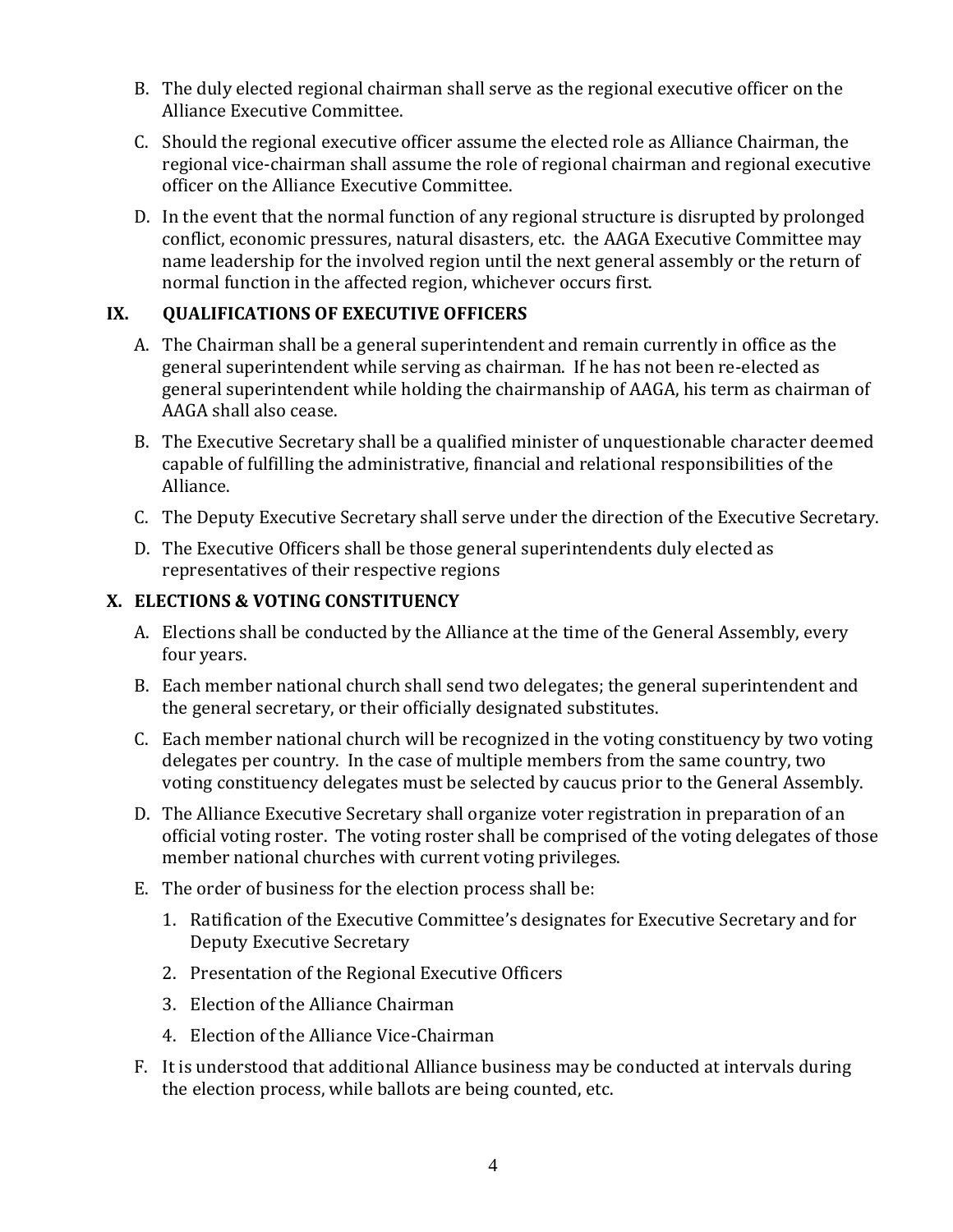- G. The election of the Alliance Chairman shall be rotational, according to regions. Each time a rotational cycle has been completed, meaning each region has served in the chairmanship, a new rotational cycle will begin at random.
- H. The election of the Alliance Chairman shall be by secret ballot and shall require a twothirds majority vote for an election.
- I. The election of the Alliance Vice-Chairman shall be by secret ballot and shall require a two-thirds vote of the voting constituency. The Vice-Chairman shall be selected from among all the regions excepting that of the elected Chairman.
- J. Ratification of the Executive Secretary designate and the deputy Executive Secretary designate shall be by voice or show of hands and shall require a simple majority for ratification.

#### **XI. TERMS OF OFFICE**

- A. The Chairman shall serve for a period of four years.
- B. The Vice-Chairman shall serve for a period of four years.
- C. The executive secretary shall serve for four years.
- D. The deputy executive secretary shall serve for four years.
- E. The Executive Members shall remain in office for four years subject to re-election by their regions, provided that he continues to serve as the general superintendent in his national church.
- F. In the event the chairmanship is vacated, the vice-chairman shall assume that office until the next General Assembly.
- G. Vacancies among the executive officers at the regional level shall be filled by the vicechairman of the region.
- H. A vacancy occurring in the position of Executive Secretary, the Executive Committee may make an executive appointment until the next General Assembly.
- I. Newly-elected and newly-ratified officers of AAGA shall assume office at the conclusion of a three-month transitional period. During this period, outgoing officers and incoming officers shall meet with the Executive Committee to formally transfer offices and functions.

# **XII. DUTIES OF OFFICERS**

- A. The Chairman shall be directly responsible to the General Assembly and the Executive Committee. He shall:
	- 1. Chair all official meetings.
	- 2. Promote all projects and ministries of the Alliance throughout Africa.
	- 3. Represent the Alliance to other international and global organizations.
- B. The Vice-Chairman shall act on behalf of the Chairman in the event of an absence and shall be responsible for other duties as assigned by the Chairman.
- C. The Executive Secretary shall:
	- 1. Oversee and manage the Alliance Office.